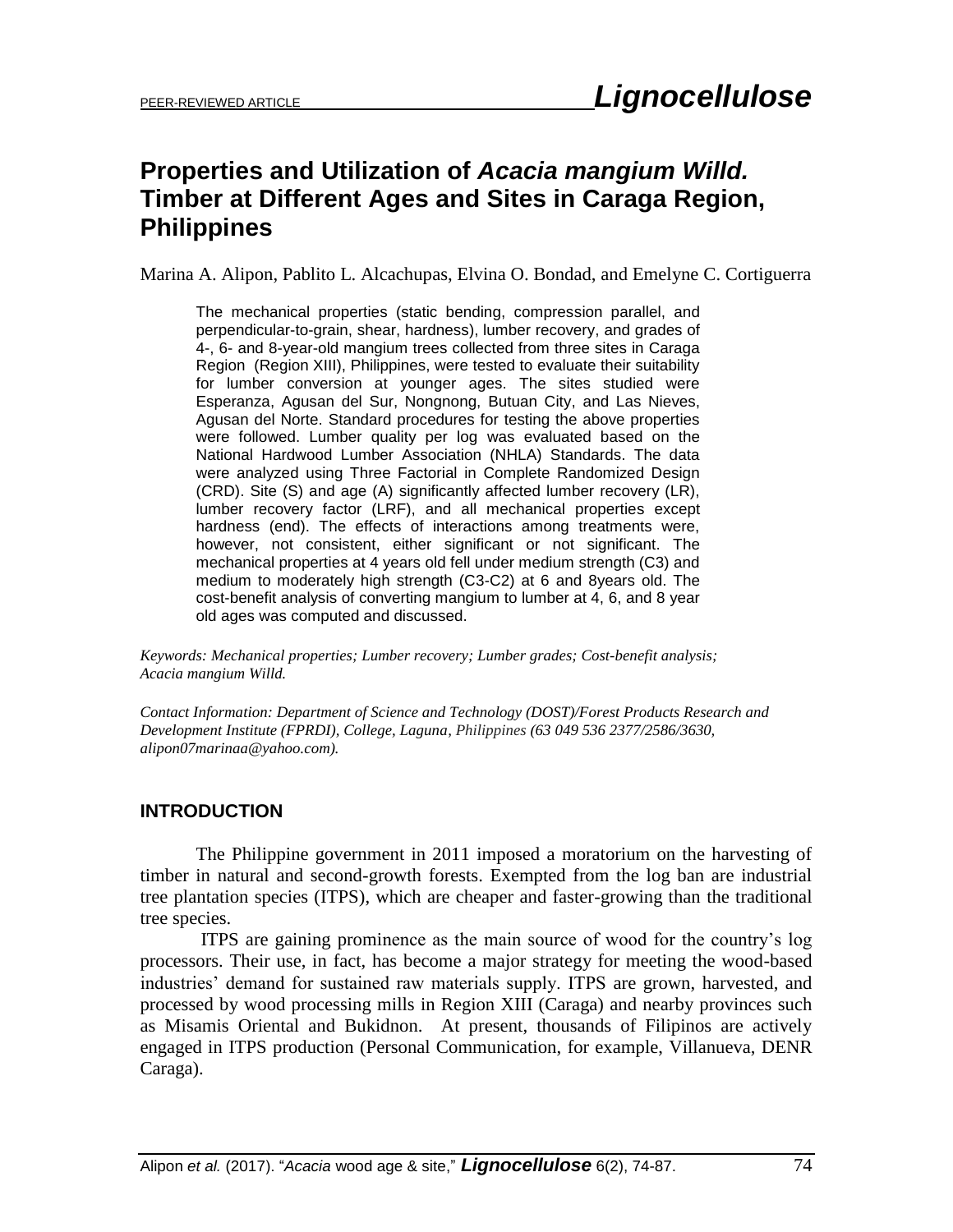Caraga is an administrative region of the Philippines, on the northeastern portion of the island of Mindanao designated as Region XIII. It is composed of five provinces and six cities. The total land area is  $18,850 \text{ km}^2$ , of which  $71.2\%$  is forestland and  $28.8\%$ is alienable and disposable land. The region is characterized by mountainous areas, flat, and rolling lands. It has Type II climate and rainfall distribution of 3,000 - 5,000 mm/year from July – December [\(www.mediawiki.org\)](http://www.mediawiki.org/).

Mangium (*Acacia mangium* Willd.) belonging to the family Leguminosae is one of the recommended species for tree plantations in the Philippines. It is a fast-growing legume tree that was introduced to Sabah, Malaysia from its native habitat in the tropical rainforest of Queensland, Australia in 1922. Growing as fast or faster than *Gmelina arborea* (Verbenaceae) and *Eucalyptus deglupta* (Myrtaceae), mangium reaches a height of 30 m and diameter of 90 cm, with a straight bole that may be unbranched for more than half of its total height. On adverse sites, it may not reach 10 m tall (NRC 1983, Rojo 1999).

From the total ITPS log production of  $111,600$  m<sup>3</sup> from local plantations, 39% were from mangium in Region XIII (Caraga). Of the total mangium lumber production of 1,102,400 m<sup>3</sup> , 69.4% likewise came from the region (DENR 2014).

Mangium wood is a dense, all-purpose hardwood with an attractive mediumbrown color, harvested and utilized for various end-uses such as veneer, lumber, and for other construction purposes at 10 to 12 years old. It is commonly tapped as a substitute to the county's almost depleted traditionally used timber species. Thus, it has been serving as a necessary source of raw materials by the local wood- based industry.

While harvesting ITPS at 10 to 12 years old has been the common practice, it may be feasible to lower the harvesting age at say 6 to 8 or even at 4 years old. It may not be practical to prolong harvesting age if the wood properties of younger trees would not significantly vary from those of the older ones.

Evaluation of mangium's wood properties, lumber recovery, and grades at younger ages (4-, 6- and 8-year-old) would be necessary for the optimum utilization of the species, particularly for lumber conversion. Hence, this study was conducted to attain the following objectives: 1) test and evaluate the log and lumber recovery, and mechanical properties of 4-, 6- and 8 year-old mangium, and 2) compute and evaluate the cost-benefits of converting mangium logs into lumber at these ages.

# **EXPERIMENTAL**

### **Materials**

The materials consisted of three trees per age: 4, 6 and 8 years old from three different sites in Caraga: Esperanza, Agusan del Sur (Site 1), Nongnong, Butuan City (Site 2) and Las Nieves, Agusan del Norte (Site 3). Information about the study sites is shown in Table 1 while a photo of an 8-year-old mangium tree is displayed in Fig. 1.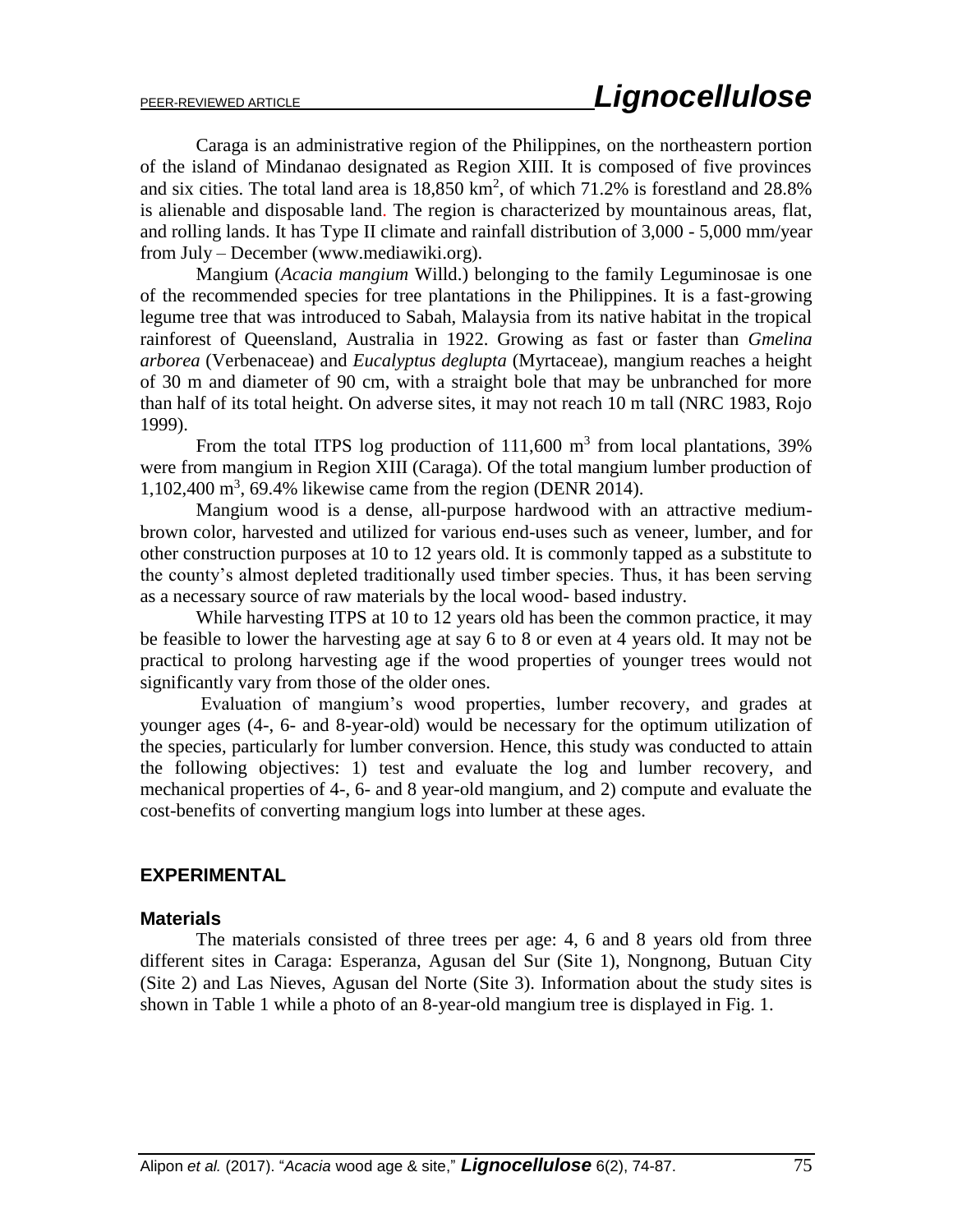| Table 1. Information about the Study Sites |  |  |  |
|--------------------------------------------|--|--|--|
|--------------------------------------------|--|--|--|

|                                | SITE <sub>1</sub>                                                                                            | SITE <sub>2</sub>                                                                                               | SITE <sub>3</sub>                                                                                               |
|--------------------------------|--------------------------------------------------------------------------------------------------------------|-----------------------------------------------------------------------------------------------------------------|-----------------------------------------------------------------------------------------------------------------|
| Barangay<br>/Town              | Nongnong, Butuan<br>Esperanza, Agusan del Sur<br>City                                                        |                                                                                                                 | Las Nieves, Agusan<br>del Norte                                                                                 |
| Elevation                      | 136 masl                                                                                                     | $100 - 400$ masl                                                                                                | 200-700 masl                                                                                                    |
| Soil Type                      | Clay Ioam; Soil pH 5.4-6.0;<br>texture: medium                                                               | Camansa Series; Soil<br>$pH 5.0 - 7.0$ ; texture:<br>medium (rocky)                                             | Clay Ioam; Soil pH 5.3<br>$-6.0$ ; texture: medium<br>and granulated                                            |
| Spacing                        | $3m \times 3m$                                                                                               | $3m \times 3m$                                                                                                  | $4m \times 4m$                                                                                                  |
| Silvicul-<br>tural<br>Treatmen | Clearing/weeding for 3<br>years; Fertilizer application<br>(complete) for 3 years, 50<br>kg/sack, 2 sacks/ha | Clearing/weeding for 3<br>years; Fertilizer<br>application (complete)<br>for 3 years, 50<br>kg/sack, 2 sacks/ha | Clearing/weeding for 3<br>years; Fertilizer<br>application (complete)<br>for 3 years, 50 kg/sack,<br>2 sacks/ha |

DBH = Diameter at Breast Height



**Fig. 1.** An eight year-old *Acacia mangium*

# **Methods**

Three logs (1.83 to 2.14 m long) were taken from each tree to represent the butt, middle and top portions. The FPRDI Wood-mizer Lt28 was used in processing logs into lumber. Individual boards were marked correspondingly with lumber crayon as to species, site, log number and sequence of cut.

From the lumber recovered, three 50 mm (width) x 50 mm (thickness) x actual length were taken for conversion into various mechanical properties samples namely; static bending, compression parallel-to-grain  $(C)/$ ) and perpendicular-to-grain  $(C)$ , shear (S), hardness (H), and toughness (To). The standard dimensions of samples for each property were cut from the lumber.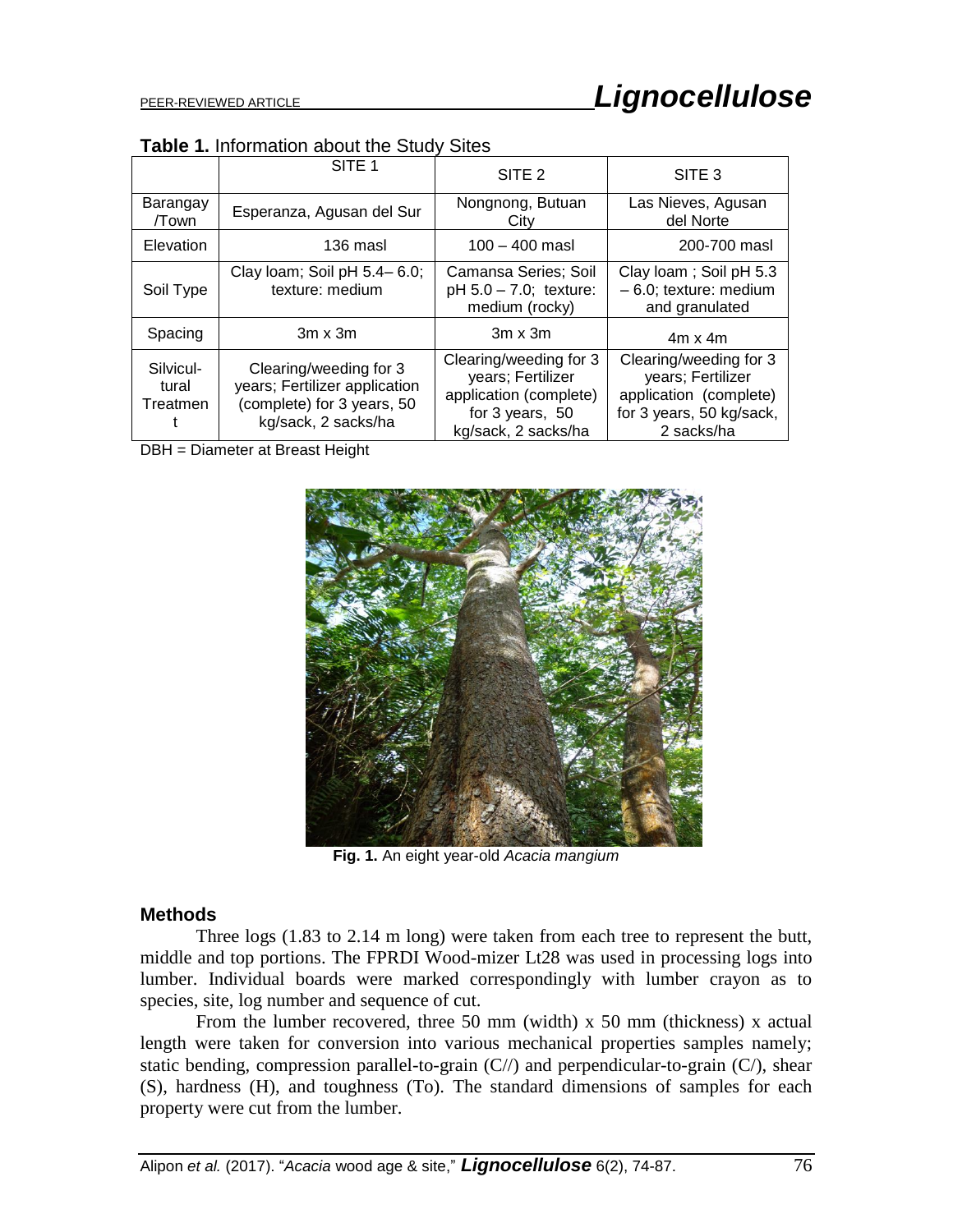The sampling scheme is shown in **Fig. 2.**



**Fig. 2.** Sampling scheme used in the study

# *Log and lumber recovery*

The total lumber recovered from each log was tallied to determine the percent lumber yield based on the log gross volume. Each lumber piece was graded using the National Hardwoods Lumber Association (NHLA) grading rules.

The gross volume per log was determined based on the average of the big-end and small-end diameter inside bark (dib) using the Brereton formula,

$$
V = 0.7854 D^2 L \tag{1}
$$

where *V* is the volume  $(m^3)$ , *D* is the average diameter (cm, inside bark of the big and small-end diameters), and *L* is the length (m).

Each log was coded and volume recorded and tabulated to facilitate data analysis and evaluation. In the absence of grading rules for ITPS, the individual pieces of lumber were graded in green condition employing the US National Hardwood Lumber Association (NHLA) standards.

# *Mechanical properties*

The mechanical properties were tested using the standard procedure of the American Society for Testing Materials Designation: D143-52 (ASTM 2005) for small clear specimens of timber.

Except in toughness, for which the US Forest Products Laboratory type testing machine was used, all strength properties were tested using the Shimadzu Universal Testing Machine (2 to 10 tons load capacity).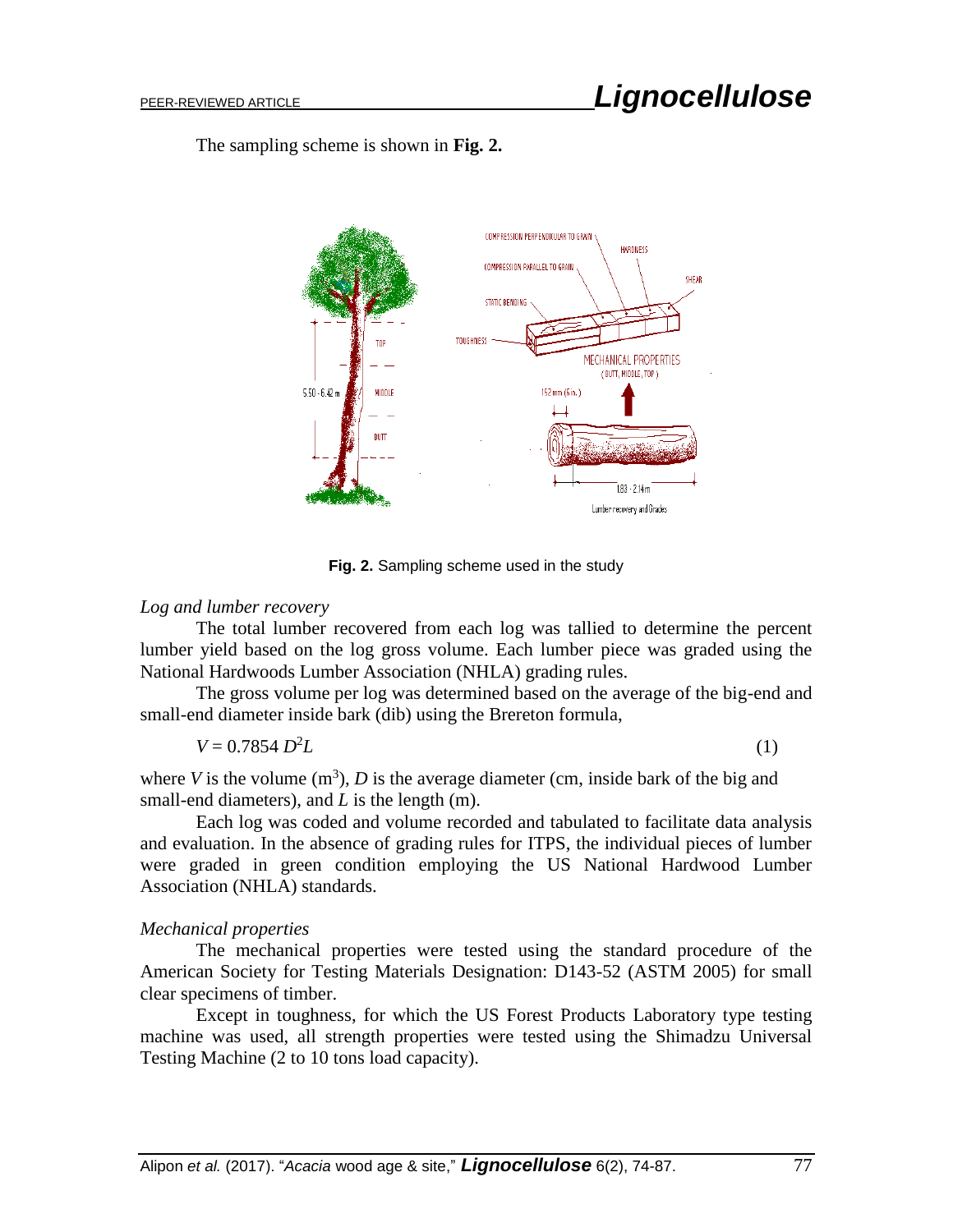Static bending properties such as modulus of rupture (MOR), stress at proportional limit (SPL) and modulus of elasticity (MOE) were calculated using a simple flexure formula,

$$
MOR (MPa) = 3P_m L/2bh^2
$$
 (2)

$$
SPL (MPa) = 3P1L/2bh2
$$
 (3)

$$
MOE (GPa) = P_1L^3/4bh^3Y
$$
 (4)

where  $P_m$  is the maximum load (N),  $P_1$  is the load at the proportional limit (N), *L* is the length of span (mm), *b* is the width of specimen (mm), *h* is the height of specimen (mm), and *y* is the center deflection at the proportional limit (mm)

Maximum Crushing Strength (MCS) in Compression Parallel-to-Grain is given by,

$$
MCS (MPa) = P_{\text{max}}/bh \tag{5}
$$

where  $P_{\text{max}}$  is the maximum load (N), *b* is the width of specimen (mm), and *h* is the height of specimen (mm). The Compression Perpendicular-to-Grain is given by,

$$
C (MPa) = Pel/W x Ww
$$
 (6)

where  $P_{el}$  is the load at elastic limit (N), *W* is the width of plate (mm), and  $W_w$  is the width of wood (mm)

Maximum Shearing Strength (MPa) was recorded as the maximum load as registered in the testing machine. Hardness (kN) is defined as the load required to embed ½ of the steel ball diameter on the surfaces of the specimen is the measure of hardness. Toughness (Joule/specimen) is based on the initial and final angles on the scale of the machine; toughness values taken from the energy table prepared for the purpose.

#### *Statistical analysis*

Analysis of Variance (ANOVA) in Three-Factorial Complete Randomized Design (CRD) was used in the statistical evaluation of data while Duncan Multiple Range Test (DMRT) was used to determine significance of property means between and among sites and ages.

#### *Cost analysis*

The procedure of the United Nations Industrial Development Organization (UNIDO 1986) was followed using two scenarios of analysis: (1) a sawmill enterprise just starting in the business of processing logs into lumber, thus an amount of loan is assumed to be included in the investment, and (2) a sawmill enterprise which has already existed for more than five years and has already recouped the investment cost.

The costs of the following were gathered from sawmills in Butuan City: mangium logs, labor, utilities, other indirect expenses, equipment and machineries, land, and building. Production cost was calculated based on a set of assumptions for different age classes and log diameters.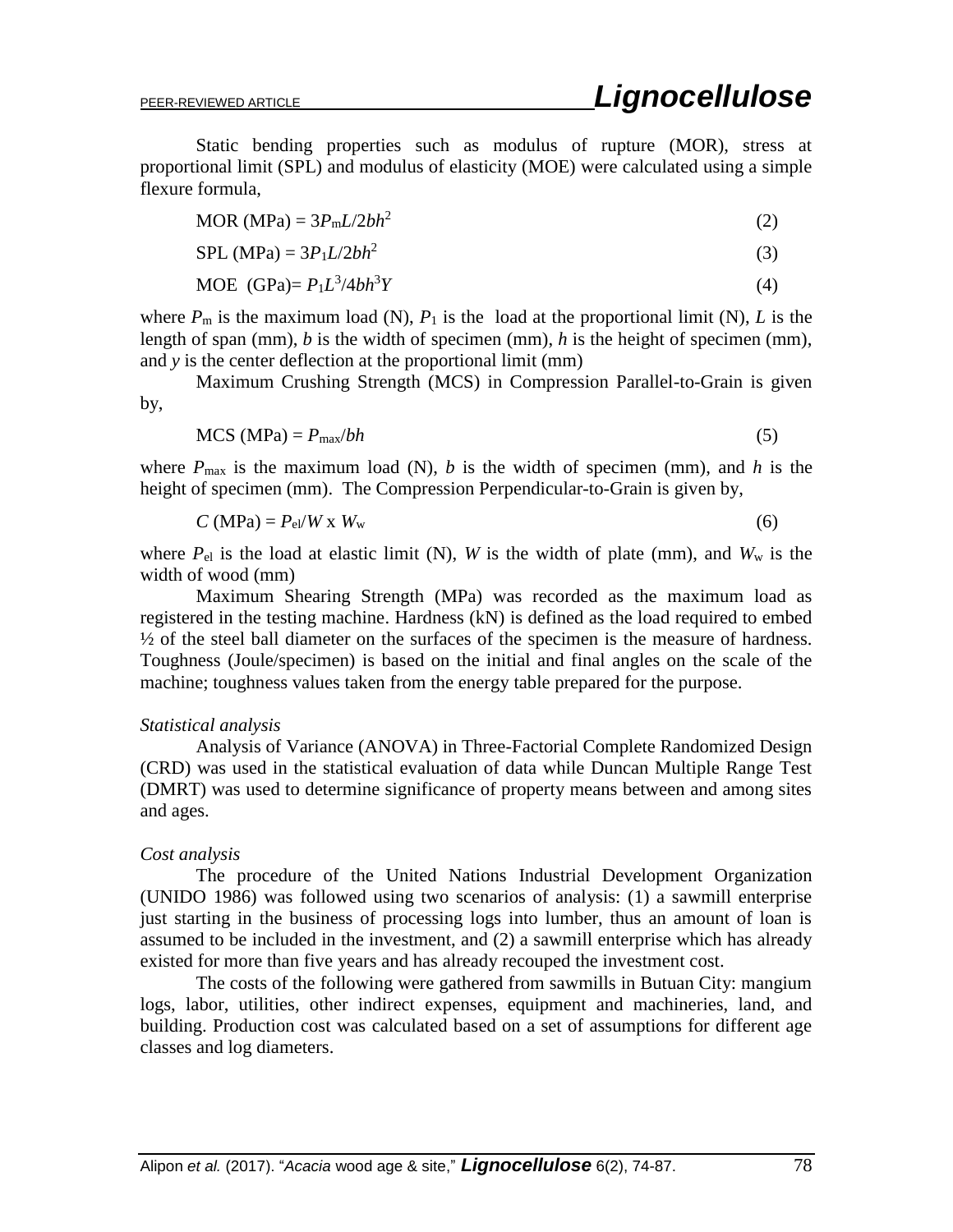Projected financial analyses through projected financial statements such as income statement and cash flow statement were done to determine the profitability of sawmilling logs from different diameter age classes. Discounted and undiscounted indicators were used with an interest rate of 10% in the discounted method, equivalent to the bank interest rate. For discounted method, the net present value (NPV), Benefit-cost ratio (BCR) and internal rate of return (IRR) were computed while the return of investment (ROI), and cash payback period for the undiscounted method.

# **RESULTS AND DISCUSSIONS**

### *Lumber Recovery and Grade*

The ANOVA and DMRT for log and lumber recovery (LR), processing rate (PR) and lumber recovery factor (LRF) of mangium are shown in Tables 2 and 3.

Variations in log and lumber features (log diameter and volume, lumber volume and recovery, PR and LRF) among sites (S), ages (A), interactions between S and A and height (H) were highly significant except for log diameter (S x H). The effect of log length was not significant except among sites, while interactions among S x A x H did not significantly vary.

Site 3 had significantly larger log diameter than Sites 1 and 2, while log length in Site 1 was significantly higher than in Sites 2 and 3. In terms of LR and LRF, Site 3 had significantly higher values with no significant difference between Sites 1 and 2.

The results confirmed that variation in LR and LRF is due to differences in log diameter and length. Similarly, log diameter significantly increased from 4- to 8-year-old resulting in highest LR and LRF in the 8-year-old. On the other hand, log diameter decreased from butt to top. Consequently, the LR and LRF also decreased.

The differences in lumber recovery along the height of the tree can be attributed to the decreasing diameter of the trunk with increasing tree height. With increasing tree height, the taper of the log became prominent, resulting in lower LR because more material was lost in removing the taper during the slabbing and edging process.

Alcachupas (2014) reported similar trends in log and LR of falcata [*Falcataria moluccana* (Miq.) Barneby & J. W. Grimes]. Likewise, Natividad et al. (1988) reported that large diameter logs yield more lumber per volume of input except in extremely large and over-mature logs which contain a high percentage of unsound materials, *i.e.* brash center, heart rot, *etc.*

Table 4 presents the yield data (lumber tally) and grade distribution (%) at different ages and sites. Lumber quality increased with percentage recovery of FAS (First and Seconds) and No.1C. The increase in the yield of FAS was evident in the 8-year-old log samples at 24-36 cm diameter range. Log samples in the 6- year-olds yielded mostly the No. 1C while No. 2C, No. 3C and below grade (BG) lumber were highest in the 4 year-old except in 8 years old of Site 1 (No.2C).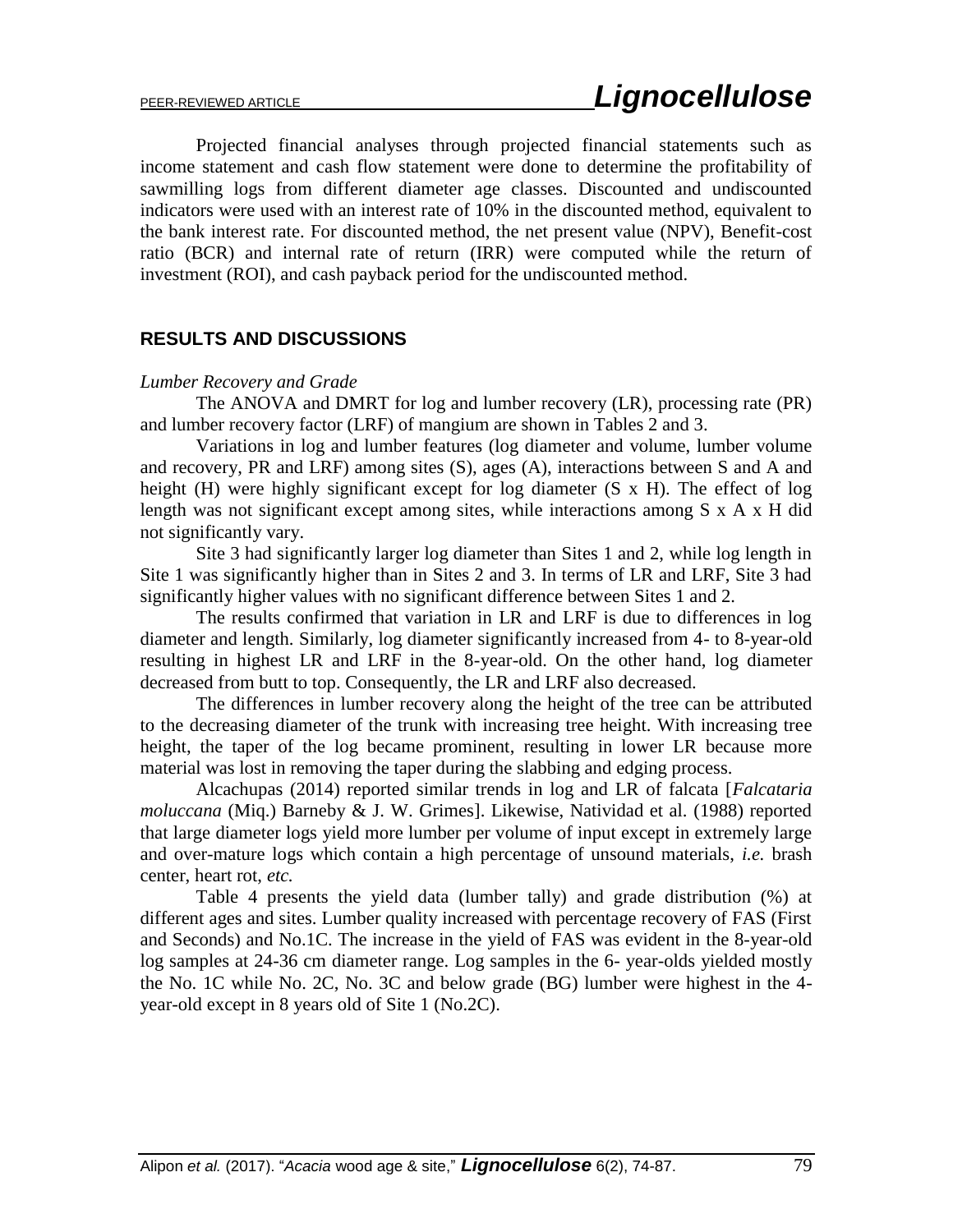# **Table 2.** ANOVA for Log and Lumber Recovery (LR), Processing rate (PR) and Lumber Recovery Factor (LRF) of Mangium

|                                                                                                                                                                    |                |                    | Log                |                    | Lumber             |                    |                    |            |  |
|--------------------------------------------------------------------------------------------------------------------------------------------------------------------|----------------|--------------------|--------------------|--------------------|--------------------|--------------------|--------------------|------------|--|
|                                                                                                                                                                    |                | Diameter           | Length             | Volume             | Volume             | Recovery           | PR.                | <b>LRF</b> |  |
|                                                                                                                                                                    | DF             |                    |                    |                    | <b>F-VALUE</b>     |                    |                    |            |  |
|                                                                                                                                                                    |                |                    |                    |                    |                    |                    |                    |            |  |
| Site (S)                                                                                                                                                           | $\overline{2}$ | 316.3**            | 309.9**            | 221.9**            | 14.69**            | 12.56**            | 1.92ns             | $10.09**$  |  |
| Age (A)                                                                                                                                                            | 2              | 155.2**            | 0.04 <sub>ns</sub> | $114.1**$          | 10.60**            | 53.54**            | 16.07**            | 32.51**    |  |
| Site*Age (S x A)                                                                                                                                                   | 4              | $5.78**$           | 1.81ns             | 4.66**             | 1.32ns             | $4.30**$           | $2.75*$            | $3.31*$    |  |
| Height (H)                                                                                                                                                         | $\overline{2}$ | $55.2**$           | 2.38ns             | 51.07**            | $4.24*$            | $35.5***$          | 19.82**            | 15.95**    |  |
| Site*Height (S x<br>H)                                                                                                                                             | 4              | 2.50 <sub>ns</sub> | 2.38ns             | $4.67**$           | 1.09 <sub>ns</sub> | $2.66*$            | $4.01***$          | $2.57*$    |  |
| Age*Height (A x<br>H)                                                                                                                                              | 4              | $3.92**$           | 0.22ns             | $5.31**$           | 1.58 <sub>ns</sub> | 1.49 <sub>ns</sub> | 0.37 <sub>ns</sub> | $0.57$ ns  |  |
| Site*Age*Height                                                                                                                                                    | 8              | 0.77ns             | 0.46 <sub>ns</sub> | 0.68 <sub>ns</sub> | 1.06ns             | $0.84$ ns          | $0.84$ ns          | 1.19ns     |  |
| Error                                                                                                                                                              | 63             |                    |                    |                    |                    |                    |                    |            |  |
| $R^2$<br>СV                                                                                                                                                        |                | 94.6<br>7.52       | 91.1<br>2.63       | 92.9<br>16.4       | 57.1<br>73.0       | 81<br>4.32         | 64<br>27.9         | 73<br>5.45 |  |
| **Highly significant at 99% probability level<br>PR - Processing Rate<br>LRF-Lumber Recovery Factor<br>*Significant at 95% probability level<br>ns not significant |                |                    |                    |                    |                    |                    |                    |            |  |

**Table 3.** DMRT for Log and Lumber Recovery of Mangium

|        |             |          |        | Log                |                    | Lumber   |                    |            |  |
|--------|-------------|----------|--------|--------------------|--------------------|----------|--------------------|------------|--|
|        |             | Diameter | Length | Volume             | Volume             | Recovery | PR.                | <b>LRF</b> |  |
| Site   | 1           | 25.61b   | 2.14a  | 0.114a             | 0.067 <sub>b</sub> | 57.54b   | 0.418a             | 243.64b    |  |
|        | 2           | 16.67c   | 1.83c  | 0.043 <sub>b</sub> | 0.034c             | 57.44b   | 0.405a             | 240.14b    |  |
|        | 3           | 27.96a   | 1.87b  | 0.117a             | 0.106a             | 60.41a   | 0.364a             | 255.58a    |  |
|        |             |          |        |                    |                    |          |                    |            |  |
| Age    | 4           | 19.57c   | 1.94a  | 0.065c             | 0.054 <sub>b</sub> | 55.09c   | 0.338 <sub>b</sub> | 233.45c    |  |
|        | 6           | 22.96b   | 1.95a  | 0.085 <sub>b</sub> | 0.050 <sub>b</sub> | 58.35b   | 0.359 <sub>b</sub> | 244.29b    |  |
|        | 8           | 27.70a   | 1.95a  | 0.124a             | 0.104a             | 61.94a   | 0.489a             | 261.62a    |  |
|        |             |          |        |                    |                    |          |                    |            |  |
| Height | <b>Butt</b> | 25.89a   | 1.95a  | 0.112a             | 0.080a             | 61.26a   | 0.495a             | 256.09a    |  |
|        | Mid         | 23.26b   | 1.95a  | 0.090 <sub>b</sub> | 0.079a             | 58.37b   | 0.371 <sub>b</sub> | 246.75b    |  |
|        | Top         | 21.09c   | 1.94a  | 0.073c             | 0.048 <sub>b</sub> | 55.76c   | 0.319c             | 236.53c    |  |

Means within the same row for each property followed by the same letter are not significantly different.

a, b, c = highest, next to the highest, lowest value, respectively. PR= Processing Rate

LRF = Lumber Recovery Factor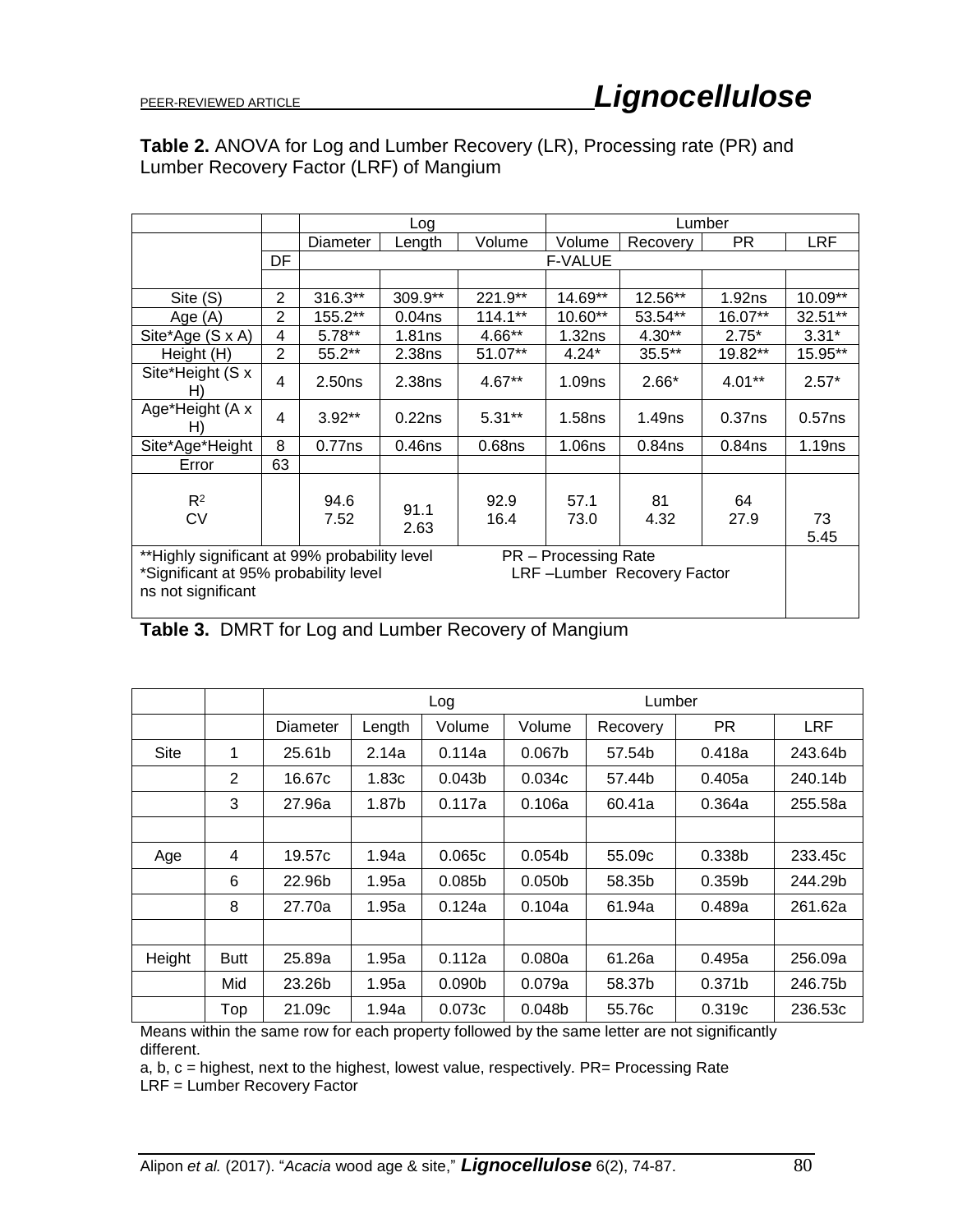|                                                        |                                        |                                      |                            |                |                | Lumber grade distribution (%)  |                              |                   |
|--------------------------------------------------------|----------------------------------------|--------------------------------------|----------------------------|----------------|----------------|--------------------------------|------------------------------|-------------------|
| <b>Site</b>                                            | Age Class                              | Lumber<br>Tally<br>(m <sup>3</sup> ) | <b>FAS</b>                 | No.1C          |                | No.2C $No.3C$ <sup>1/</sup> BG |                              | Total<br>$(\%)$   |
| 1<br>(Pating-ay,<br>Prosperidad,<br>Agusan del<br>Sur) | 8-year-old<br>6-year-old<br>4-year-old | 0.861<br>0.4779<br>0.3297            | 28<br>16<br>$\overline{7}$ | 22<br>35<br>15 | 38<br>21<br>30 | 8<br>13<br>31                  | 4<br>15<br>17                | 100<br>100<br>100 |
| 2<br>(Nong-nong,<br>Butuan City)                       | 8-year-old<br>6-year-old<br>4-year-old | 0.3878<br>0.2133<br>0.0906           | 20<br>15<br>6              | 34<br>41<br>15 | 25<br>27<br>32 | 17<br>11<br>40                 | 4<br>$\,6$<br>$\overline{7}$ | 100<br>100<br>100 |
| 3<br>(Las Nieves,<br>Agusan del<br>Norte)              | 8-year-old<br>6-year-old<br>4-year-old | 0.4349<br>0.1507<br>0.1093           | 22<br>12<br>5              | 37<br>43<br>12 | 23<br>26<br>34 | 15<br>10<br>37                 | 3<br>$\boldsymbol{9}$<br>12  | 100<br>100<br>100 |

# **Table 4.** Lumber Grade Yields of Mangium at Different Sites and Ages

Up to No.3 Common-timber for furniture and construction.

**1** /No. 3C grade is a combination of No. 2A and No. 2B grades

The occurrence of natural growth-related defects and end-splits on the log samples influenced the resulting lumber quality. Sound and unsound knots were prevalent in lumber sawn from the center of the log, specifically in smaller diameter classes. Pith was also discernible on the surface of some samples and in some cases extended throughout the board's length with spike knots resulting from these growth-related defects. Some boards also split due to the presence of growth stresses. Lumber cut diametrically from the logs split through the pith with two halves curving outward from each other.

# *Mechanical Properties*

Tables 5 and 6 show the ANOVA for mechanical properties of mangium in green condition and DMRT at different ages and sites, respectively.

# *Among Ages and Sites*

The effect of age was significant except in shear (Table 5). Generally, the mechanical properties significantly increased from 4 to 8-year-old except in MOR and end hardness where the values significantly decreased from 6 to 8 years old (Table 6).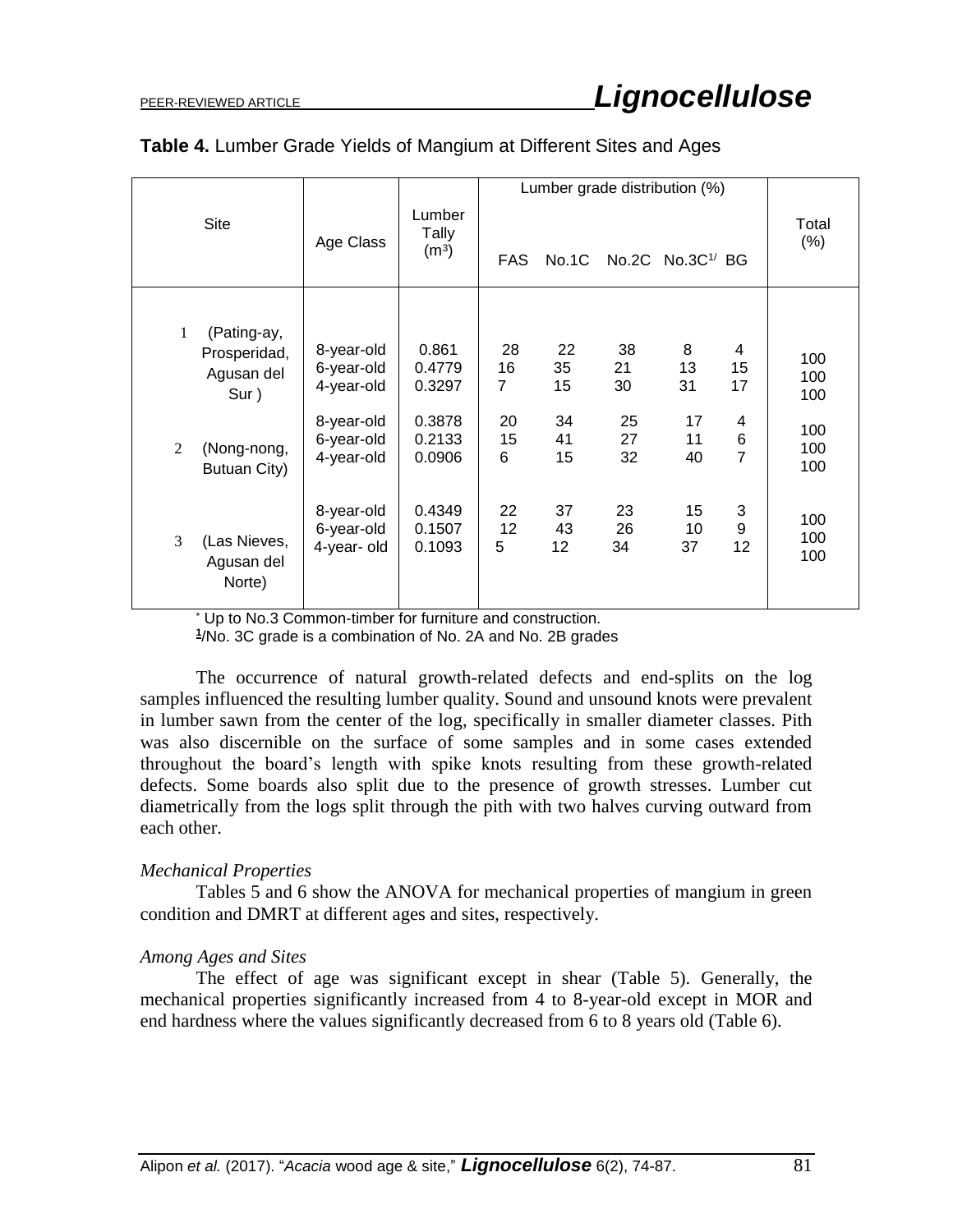| Source of<br>Variation | DF                      | MOR,<br><b>SB</b>         | SPL,<br><b>SB</b>      | MOE,<br><b>SB</b>              | Hardness<br>Side |  | Hardness<br>End                      | Toughness<br>, Radial (R) | Toughness<br>Tangential<br>(T) |
|------------------------|-------------------------|---------------------------|------------------------|--------------------------------|------------------|--|--------------------------------------|---------------------------|--------------------------------|
|                        |                         |                           |                        |                                | F-VALUE          |  |                                      |                           |                                |
| Site (S)               | $\overline{2}$          | 56.46**                   | 66.5**                 | 94.2**                         | 2.58 ns          |  | $0.07$ ns                            | $5.69**$                  | $6.44**$                       |
| Age (A)                | $\overline{2}$          | $7.88**$                  | $7.85***$              | $6.93**$                       | $9.00**$         |  | $5.77***$                            | $3.47*$                   | $6.05***$                      |
| SXA                    | $\overline{\mathbf{4}}$ | $3.77***$                 | 2.30 ns                | 2.33 ns                        | $7.04**$         |  | $1.65$ ns                            | $5.01**$                  | $4.00**$                       |
| Height (H)             | $\overline{2}$          | $5.68**$                  | $5.38**$               | $3.47*$                        | 2.18 ns          |  | $0.70$ ns                            | $0.55$ ns                 | $3.63*$                        |
| <b>SXH</b>             | $\overline{\mathbf{4}}$ | $1.64$ ns                 | 2.29 ns                | $1.30$ ns                      | $3.25*$          |  | $0.03$ ns                            | $0.77$ ns                 | $3.88**$                       |
| A X H                  | 4                       | $1.06$ ns                 | 2.29 ns                | $0.11$ ns                      | 4.38**           |  | $0.67$ ns                            | $1.73$ ns                 | 2.35 ns                        |
| SxAxH                  | 8                       | $2.98**$                  | $1.80$ ns              | $0.01*$                        | $2.59*$          |  | $0.49$ ns                            | $2.01*$                   | 1.29 ns                        |
| Error                  | 13<br>5                 |                           |                        |                                |                  |  |                                      |                           |                                |
| $R^2$ (%)              |                         | 58                        | 60                     | 65                             | 44               |  | 16                                   | 32                        | 38                             |
| <b>CV</b>              |                         | 14.2                      | 16.8                   | 14.9                           | 13.8             |  | 24.1                                 | 39.8                      | 44.2                           |
| Source of<br>Variation | DF                      | Tough-<br>ness<br>$(R+T)$ | Shear<br>Radial<br>(R) | Shear<br>Tangenti<br>al<br>(T) | Shear<br>$(R+T)$ |  | Compression<br>Parallel-to-<br>Grain |                           | Perpendicular-to-<br>Grain     |
|                        |                         |                           |                        |                                | F - VALUE        |  |                                      |                           |                                |
| Site (S)               | $\overline{2}$          | $6.66***$                 | $34.5***$              | 15.15**                        | $9.35***$        |  |                                      | 27.82**                   | $16.5***$                      |
| Age(A)                 | $\overline{2}$          | $5.85**$                  | $8.85***$              | $5.60**$                       | 2.89ns           |  |                                      | $10.84***$                | $24.8**$                       |
| SXA                    | $\overline{\mathbf{4}}$ | $5.61**$                  | 14.93**                | 11.06**                        | $8.64***$        |  |                                      | $5.26***$                 | $4.76***$                      |
| Height(H)              | $\overline{2}$          | 1.26ns                    | $0.20$ ns              | $0.26$ ns                      | $1.57$ ns        |  |                                      | 2.67 ns                   | $4.43*$                        |
| <b>SXH</b>             | $\overline{\mathbf{4}}$ | $2.70*$                   | $0.18$ ns              | 1.99 ns                        | $0.22$ ns        |  |                                      | $1.46$ ns                 | $2.03$ ns                      |
| AXH                    | $\overline{\mathbf{4}}$ | 2.24 ns                   | $8.26***$              | $0.92$ ns                      | $0.017*$         |  |                                      | $0.58$ ns                 | $0.40$ ns                      |
| SxAxH                  | 8                       | $1.75$ ns                 | $2.56*$                | $0.84$ ns                      | 0.655ns          |  |                                      | $1.85$ ns                 | $1.56$ ns                      |
| Error                  | 13<br>5                 |                           |                        |                                |                  |  |                                      |                           |                                |
| $R^2$ (%)              |                         | 38                        | 60                     | 44                             | 39               |  |                                      | 48                        | 49                             |
| <b>CV</b>              |                         | 36.1                      | 12.4                   | 15.8                           | 16.7             |  | 14.9                                 |                           | 23.5                           |

# **Table 5.** ANOVA on Mechanical Properties of Mangium in Green Condition

\*\*Highly significant at 99% probability level \*Significant at 95% probability level n.s. means not significant

The significant increase in mechanical properties conforms to those reported by Makino *et al.* (2012). Their results showed that the mean stem diameter of 7-year-old (DBH = 21.9 cm) was higher than that of 5-year-old trees (DBH = 13.1 cm), suggesting that a greater volume of stable wood in the stems of the 7-year-old than the 5-year-old trees. Consequently, the mechanical properties in the stems of the former were higher than the latter age.

The deviation from the above cited general trend may be due to inherent imperfect grain alignments on some samples in 8-year-olds which slightly affected the said properties. According to Kretschmann (2010), the resulting variations in wood grain (fiber) direction strongly affect the strength of the wood and even a small deviation in grain direction significantly weakens the lumber. He reported that a 15° deviation of the grain direction can almost halve the lumber strength, though, in the current study the decrease in MOR and hardness were 5.25% and 12.55% only from the age of 6-8, respectively.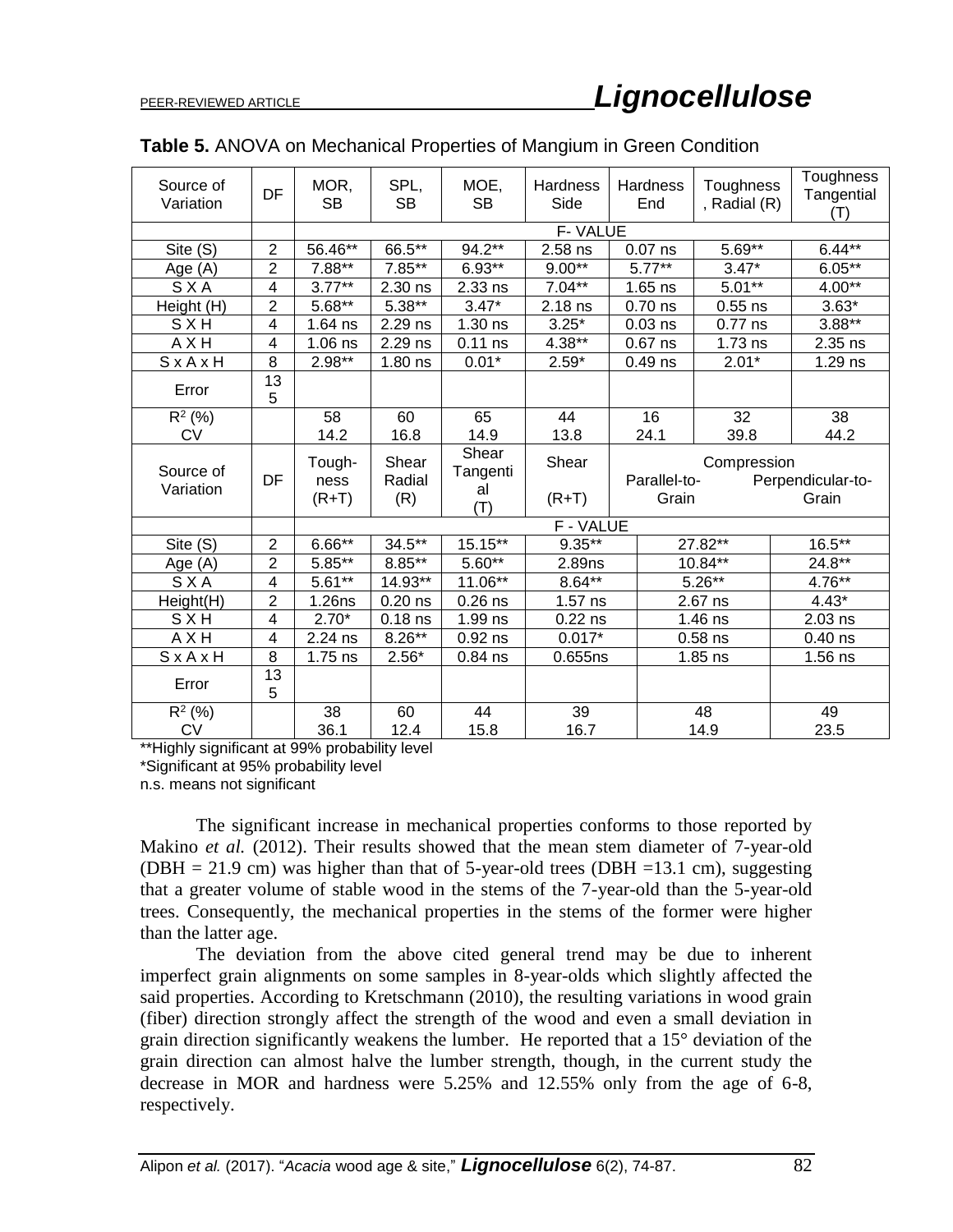|           | Table 6. DMRT of Mechanical Properties of Mangium at Different Sites and Ages |  |  |  |
|-----------|-------------------------------------------------------------------------------|--|--|--|
| in Caraga |                                                                               |  |  |  |

| Property                           |                  |                  | Age (years) |       |         | Site             |                  |  |
|------------------------------------|------------------|------------------|-------------|-------|---------|------------------|------------------|--|
|                                    |                  | 4                | 6           | 8     | 1       | 2                | 3                |  |
| Static bending                     |                  |                  |             |       |         |                  |                  |  |
| Modulus of rupture (MPa)           |                  | 60.2b            | 67.2a       | 63.6b | 74.4a   | 58.62b           | 58.13b           |  |
| Stress at proportional limit (MPa) |                  | 34.9b            | 38.6a       | 39.3a | 45.2a   | 36.0b            | 31.4c            |  |
| Modulus of elasticity (GPa)        |                  | 7.7 <sub>b</sub> | 8.4a        | 8.5a  | 10.0a   | 7.2 <sub>b</sub> | 7.2 <sub>b</sub> |  |
| Compression parallel to grain      |                  |                  |             |       |         |                  |                  |  |
| Maximum crushing strength (MPa)    |                  | 24.3b 27.2a      | 27.4        | 28.9a | 26.7b   | 23.3c            |                  |  |
| Compression perpendicular to grain |                  |                  |             |       |         |                  |                  |  |
| Stress at proportional limit (MPa) |                  | 4.8b             | 4.9b        | 6.4a  | 6.1a    | 4.84b            | 5.2 <sub>b</sub> |  |
| Shear parallel to grain            |                  |                  |             |       |         |                  |                  |  |
| Average of Radial and              |                  |                  |             |       |         |                  |                  |  |
| Tangential (MPa)                   |                  | 6.7a             | 7.3a        | 6.9a  | 7.5a    | 6.8 <sub>b</sub> | 6.6 <sub>b</sub> |  |
| <b>Hardness</b>                    |                  |                  |             |       |         |                  |                  |  |
| Side grain (kN)                    | 4.3 <sub>b</sub> | 4.4 <sub>b</sub> | 4.8a        | 4.7a  | 4.5a    | 4.4a             |                  |  |
| End grain (kN)                     | 5.5a             | 5.5a             | 4.8b        | 5.2a  | 5.2a    | 5.3a             |                  |  |
| Toughness                          |                  |                  |             |       |         |                  |                  |  |
| Average of Radial and              |                  |                  |             |       |         |                  |                  |  |
| Tangential (Joule/specimen)        | 28.9a            | 33.0ab           | 36.7a       |       | 32.8ab  | 28.8b            | 37.1a            |  |
| <b>Strength Classification</b>     | C <sub>3</sub>   | $C3-C2$          | C3-C2       |       | $C3-C2$ | C <sub>3</sub>   | C <sub>3</sub>   |  |

Means within the same row for each property followed by the same letter are not significantly different.

 $C3$  = medium strength  $C2$  = moderately high strength

 $a, b, c =$  highest value, next to the highest, lowest value, respectively.

Alipon (2003) reported that the mechanical properties of 6- to 8-year-old mangium trees from one plantation site in PICOP, Surigao del Sur (also part of Caraga Region) fell under C5 and C4 strength classes, respectively. These properties were remarkably lower than results obtained from the 6- to 8-year-olds (C3-C2) and even the 4-year-olds (C3) in this current study. Likewise, the strength of 4-year-old mangium trees in this current study was at par with that of 12-year-old trees from Mindoro (Region IV).

The effect of site on the mechanical properties was highly significant except in hardness. The mechanical properties among sites were significantly highest in Site 1 (Table 5). There were no significant differences between Sites 2 and 3 except in SPL (SB), MCS, and toughness (Table 6).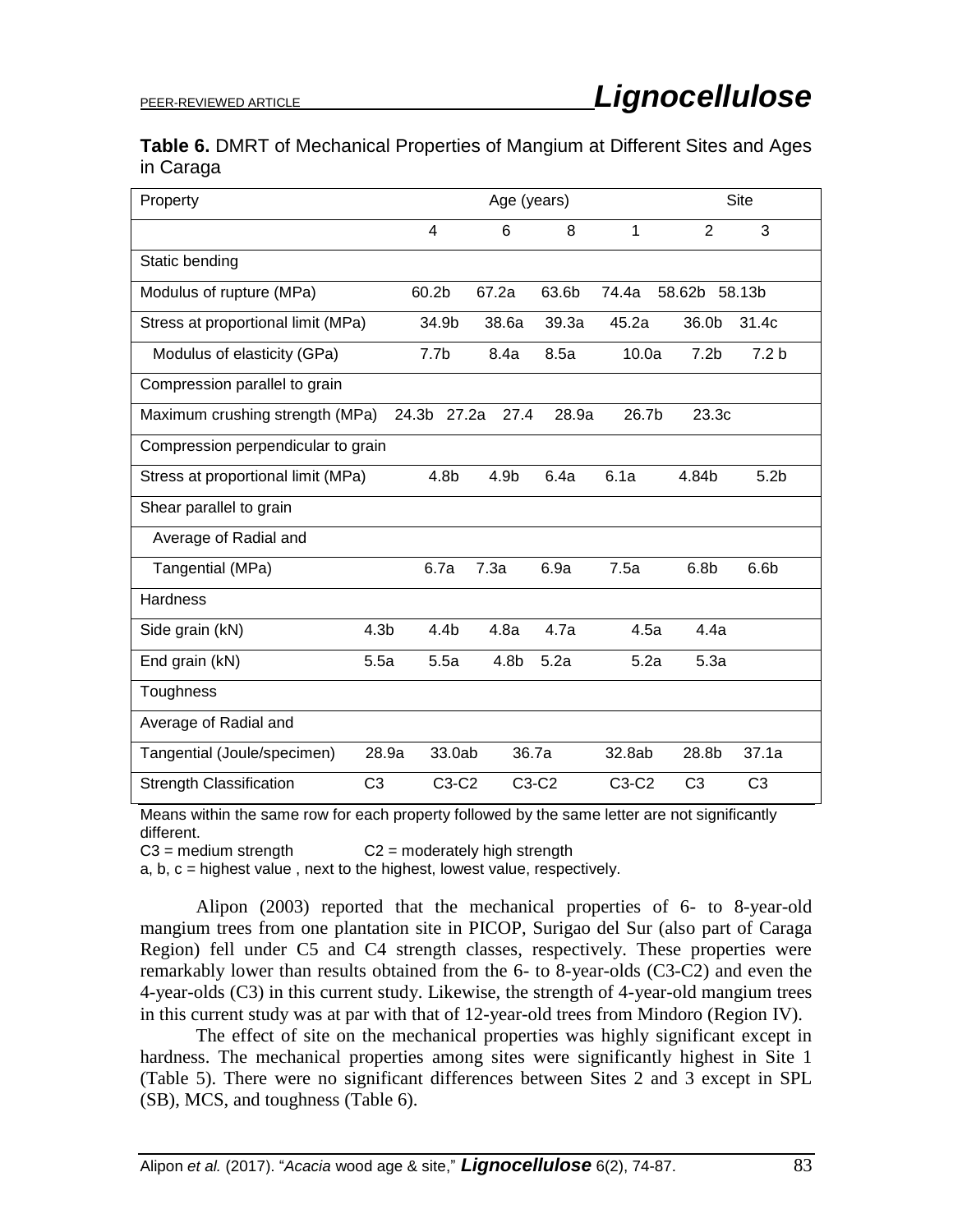Trees in Site 1 and 3 had bigger diameter than in Site 2, indicating better tree growth. Generally, Site 1 had significantly the highest mechanical properties, and there were no significant difference between Sites 2 and 3 except in SPL (SB) and MCS. Based on the mechanical properties classification devised at FPRDI (FORPRIDECOM 1980), trees in Site 1 fell under C3-C2 (medium to moderately high) while C3 (medium) in Sites 2 and 3. Information about the study sites were almost similar except in Site 1, where the soil type is not granulated unlike in Site 3 and Camansa Series (rocky) in Site 2. Similarly, the spacing in Site 3 (4 x 4 m) is wider than in Site 1 (3 x 3 m) (Table 1). These probably may have contributed to significant differences in some mechanical properties between sites.

The effects of interactions among Site x Age, Height, Site x Age, Age x Height and Site x Age x Height were not consistent, either significant or not significant (Table 5).

In contrast to the current findings, Mohd *et al.* (1998) reported that the mean values of MOE and MOR were not affected by the site. The properties of *Acacia mangium* were the same regardless of where they are planted.

According to Panshin and de Zeeuw (1980), Lantican (1975), and Wilkins (1989), the variability in wood arises from the physiological activities of the cambium. These activities are affected by several factors such as soil, elevation, silvicultural treatment, stand density and structure, and seed origin which in turn affect tree growth and consequently, wood properties.

### *Cost-Benefit Analysis*

The cost of processing mangium logs into lumber depends on the average processing rate and lumber recovery for each diameter class and age group. Production cost for each diameter class was calculated from the cost of raw materials, labor, fuel and lubricants, repair and maintenance, and utilities.

Other expenses included items for depreciation calculated at PhP197,200.00 per year or PhP16,433.33 per month. Marketing cost, on the other hand, was calculated at a minimum of PhP1.00 per bd.ft. to cover expenses for marketing documents and delivery of lumber. Annual cost is reached at PhP691,200.00.

The cost of raw materials was the only variable item in the sawmilling operation, while other items were held constant. Cost of logs contributed 86% to the production cost while repair and maintenance contributed 4.3% because saw blades were often sharpened. Other items were at a minimum cost. Production cost was computed for each diameter size of mangium logs as shown below, where the exchange rate 1USD = Php50, was applied.

With a price of PhP 3,800.00 per cu m of mangium logs, cost of production was higher in the 4-year- old plantation with the lowest diameter size. The bigger the logs' diameter, the lower was the volume required to meet the 2,400 bd ft plant capacity. If diameter was smaller, more logs were needed to meet the capacity, thus the higher cost of producing lumber from 19.52 cm diameter logs.

The average production cost (Php) of processing mangium logs into lumber at different diameter is shown in Table 7. Based on the calculated cost per unit of mangium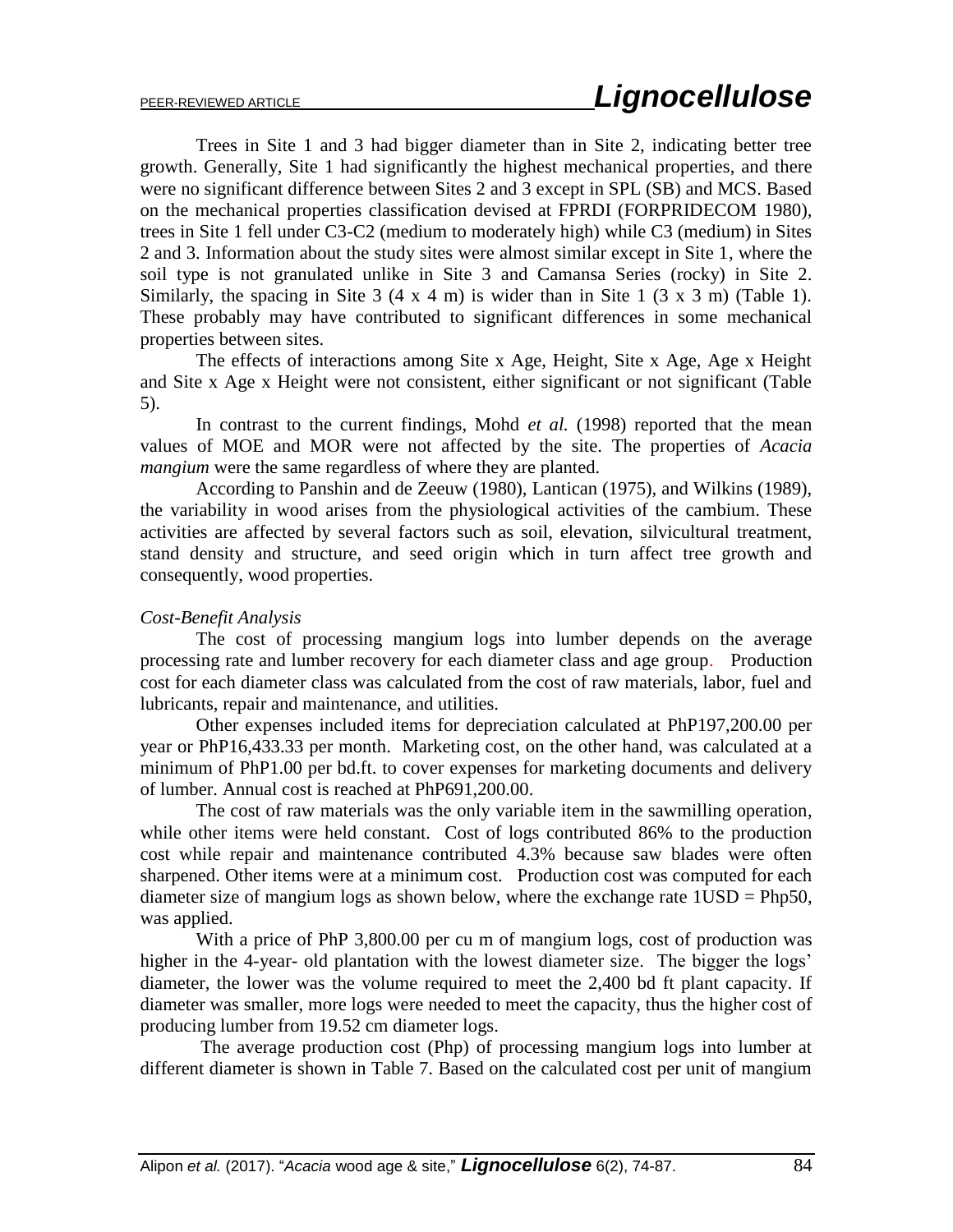lumber produced from 19.52 cm, 22.67 cm, and 27.67 cm diameter logs, the production cost per bd ft was PhP18.83, PhP18.02, PhP17.00, respectively.

The selling price of mangium lumber ranged from PhP17.00 to PhP25.00 per bd ft. Mangium lumber belonging to the above diameter sizes should be carefully priced, since the production cost was already PhP18.83, PhP18.02, PhP17.00 at 4, 6, and 8 years old, respectively. The price of lumber should not be higher than PhP25.00 to be competitive.

| Average Diameter | Average Production Cost (PhP) |           |              |               |  |  |  |  |  |
|------------------|-------------------------------|-----------|--------------|---------------|--|--|--|--|--|
| Size (cm)        | Per bd.ft                     | Daily     | Monthly      | Annual        |  |  |  |  |  |
| 19.52            | 18.83                         | 45,192.00 | 1,084,608.00 | 13,015,296.00 |  |  |  |  |  |
| 22.67            | 18.02                         | 43,248.00 | 1,037,952.00 | 12,455,424.00 |  |  |  |  |  |
| 27.67            | 17.00                         | 40,800.00 | 979,200.00   | 11,750,400.00 |  |  |  |  |  |

|  |                               |  | <b>Table 7.</b> Average Production Cost (PhP) of Processing Mangium Logs into |  |  |
|--|-------------------------------|--|-------------------------------------------------------------------------------|--|--|
|  | Lumber at Different Diameters |  |                                                                               |  |  |

 $1USD = Php50$ 

# *Profitability Analysis*

The common pricing method is derived by adding a certain profit margin to the production cost per unit. Since production cost is high, a 20 to 30% mark-up would not be appropriate, as the price will no longer be competitive. Thus, a selling price of PhP21 is recommended to realize better returns from processing the logs into lumber. Lower than this price, producing mangium logs will not be profitable especially for the 4-yearold logs (19.52 cm dbh) (Table 8).

At a selling price of PhP 21.00 per bd ft, profitability indicators generated positive results. The return on investment (ROI) was 21% to 47%. Payback period may take less than two to three years to be able to recover the investments of PhP 4,919,200.00.

With regard to the discounted method of profitability analysis, the net present value (NPV) generated for all sizes were positive figures. The internal rate of return (IRR) also had positive values higher than the opportunity cost of capital (OCC) which was set at 10%.

| Table 8. Profitability Analysis for Processing Mangium Logs into Lumber |  |  |  |
|-------------------------------------------------------------------------|--|--|--|
|                                                                         |  |  |  |

|                                   | <b>Profitability Indicators</b> |                   |              |            |  |  |  |  |  |
|-----------------------------------|---------------------------------|-------------------|--------------|------------|--|--|--|--|--|
| Average Diameter<br>Size (cm)/Age | <b>ROI</b>                      | Payback<br>Period | NPV (PhP)    | <b>IRR</b> |  |  |  |  |  |
| 19.52<br>(4 yr. old)              | 37%                             | 2.7 years         | 2,744,352.61 | 21%        |  |  |  |  |  |
| 22.67<br>(6 yr. old)              | 48%                             | 2.1 years         | 2,348,129.09 | 32%        |  |  |  |  |  |
| 27.67<br>(8 yr. old)              | 64%                             | 1.6 years         | 9,956,589.55 | 47%        |  |  |  |  |  |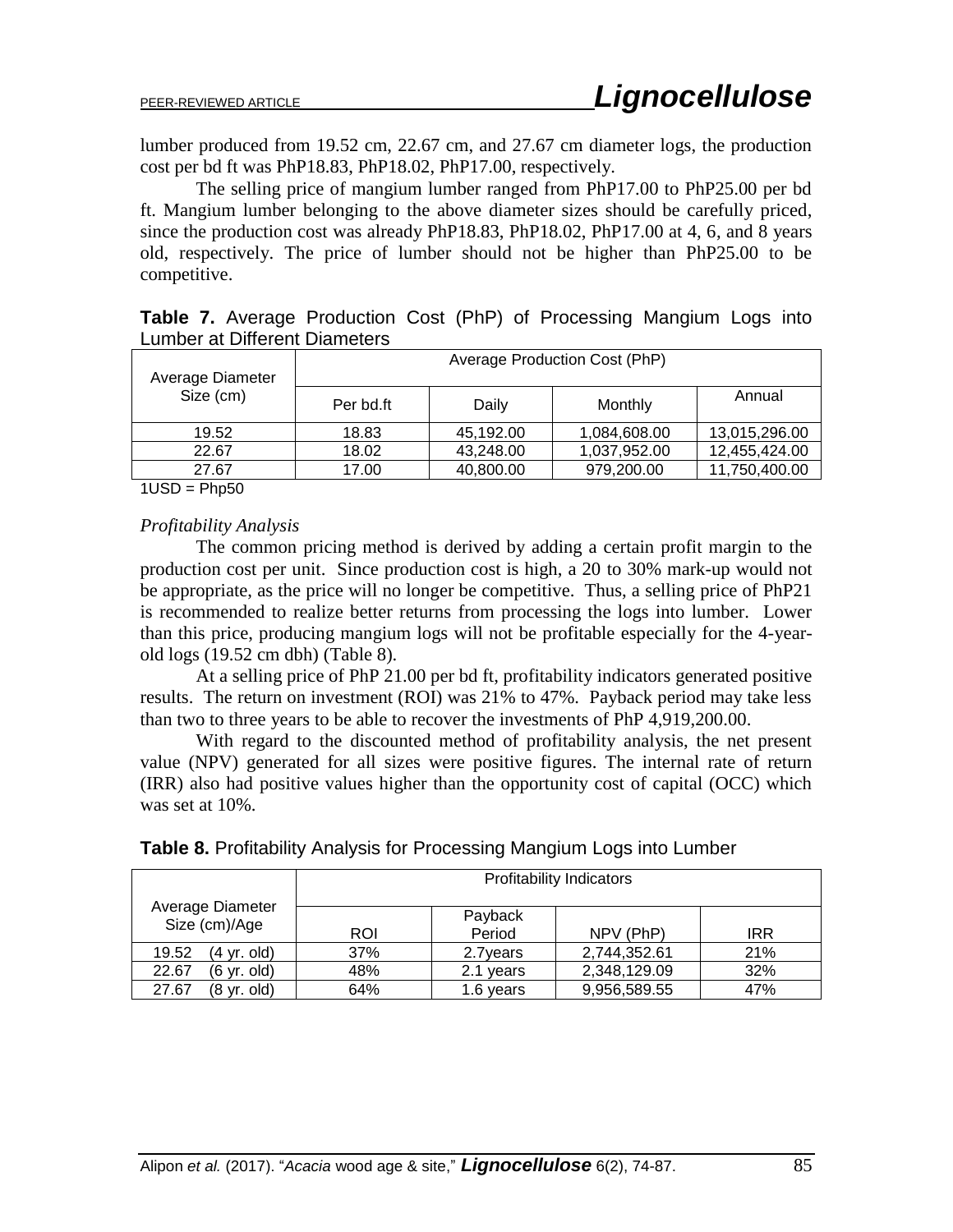# **CONCLUSIONS**

Although the mechanical properties of 4-year-old mangium lumber may be considered acceptable for medium construction, it is appropriate to prolong the harvesting age of the species from 4 to 6 or 8 years old due to the remarkable improvement in lumber recovery, grades, and properties. The wood of 6- to 8-year-olds from the three sites may be used for medium to high grade furniture and cabinets, millworks, picture frames paneling, sidings and window sash, and for other medium to moderately heavy construction purposes.

Sites 1 and 3 had larger tree diameters and generally better mechanical properties, lumber recovery, and grades than those in Site 2, although Site 1 had significantly higher mechanical properties (medium to moderately high strength) than trees in Sites 2 and 3 (medium strength)

The internal rate of return from 8-year-old trees is higher than from the 6- and 4 year-olds. Thus, it would be more advantageous for the farmers to wait for the trees to age from 4 to 8 years old.

On the other hand, in periods where there is a high demand for lumber and wood supply is scarce, the wood processors may opt to buy 6-year-old logs because their quality is comparable to 8-year-old logs. It is the option of the farmers to take advantage of the opportunity to recoup their investment at a shorter time by selling their logs at an earlier age.

Test results could be a useful guide in evaluating plantation management practices in relation to tree growth and quality and subsequently in establishing a pricing strategy for the logs as far as tree age and plantation sites are concerned.

# **ACKNOWLEDGEMENTS**

The authors are grateful to the Department of Science and Technology's (DOST), Philippine Council for Agriculture, Aquatic and Natural Resources Research and Development (PCAARRD)/Forestry and Environment Division (FERD) for providing project funds. Special thanks to R. R. Dimapilis and F. Talatala for their assistance in the preparation and testing of the samples and Ma. S. R. Dizon for the statistical analysis.

# **REFERENCES CITED**

- Alcachupas, P. L., and Alipon, M. A. (2014). "Lumber recovery and grades of falcate [*Falcataria moluccana* (Miq.) Barneby & J. W. Grimes] at different ages and sites," *Philippine Forest Products Journal* 5(January-December), 27-35.
- Alipon, M. A., Alcachupas P. L., and Bondad, E. O. (2003). "Properties, lumber recovery & grades of *A. mangium* at various ages," *Journal of Tropical Forest Science* 9(1&2), 77-88.
- ASTM (American Society for Testing Materials). (2005). ASTM D143-52. "Methods of testing small clear specimens of lumber," ASTM Designation D143-52, 30 pp.